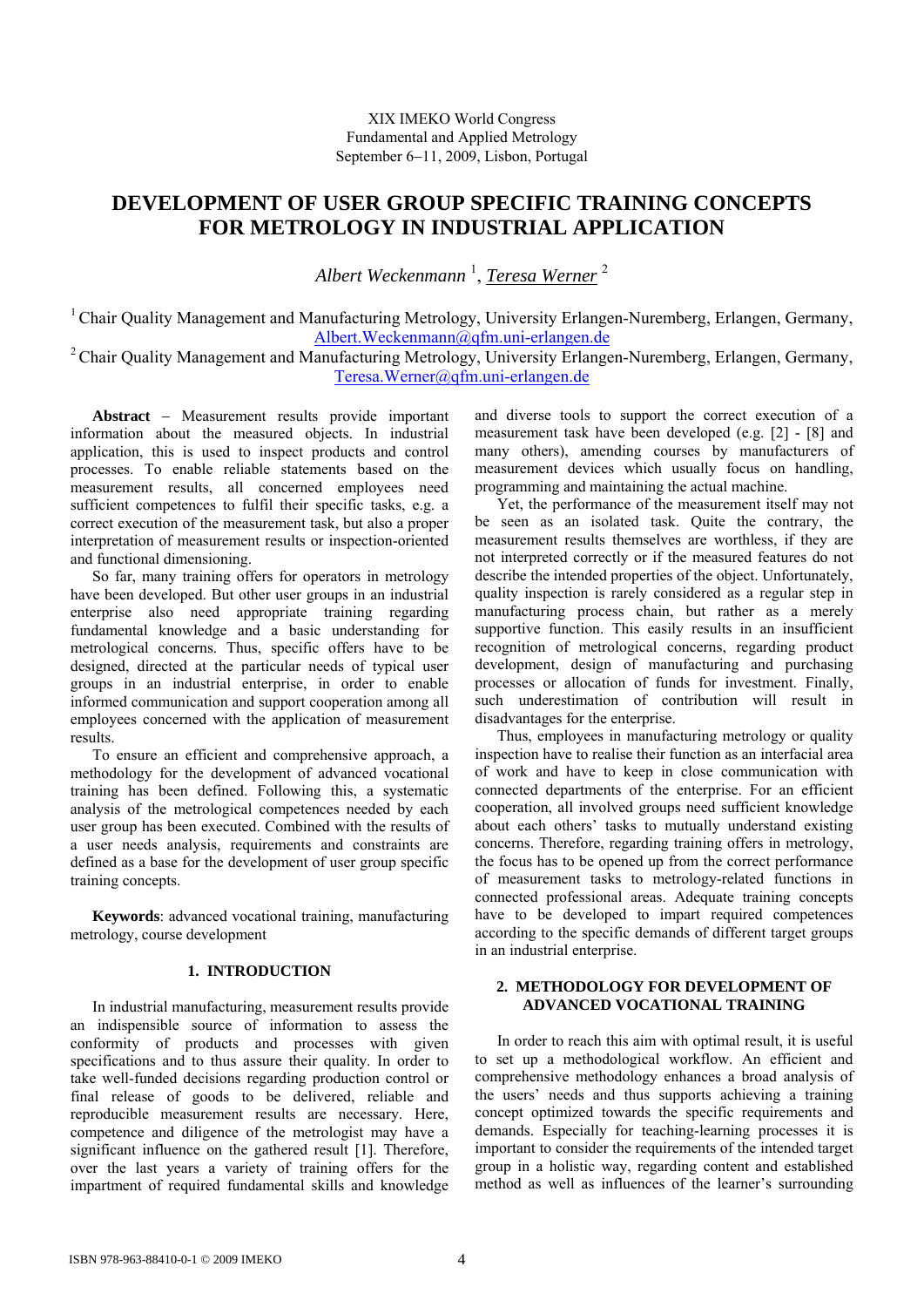and the intended application of imparted knowledge. Also, a structured approach helps to detect subsurfaced constraints, which otherwise result in predeterminations limiting the scope of solutions and thus leading to suboptimal results.

For the development of basic educational offers, a seven phased scheme is widely used [9]:

- 1. Definition of learning objectives for the considered educational module
- 2. Analysis of target group
- 3. Conceptualisation of learning offer or class
- 4. Design of measure
- 5. Elaboration of educational material
- 6. Application of educational unit
- 7. Evaluation

The main structure of this methodology can be adopted to support the development of advanced vocational offers. Yet, it is necessary to establish an additional phase before the actual start to analyse the required competencies for a specific task. Out of this analysis, learning objectives can be defined. For primary education, this analysis is not compulsory, as learning objectives are derived from superordinate schedules, e.g. curricula, or are selected by a teacher or instructor who is commonly expected to have superior knowledge about a certain area and thus is able to specify the learning objectives adequately.

Also, it is necessary to include the special consideration of connection with and relation to practical application. For a primary education, it is evident that learning will be the main activity and that a long term use of the knowledge is required, whereas an immediate use is less important. For advanced vocational training, theses two conditions are not met. Thus, it has to be diligently considered which relation between work and learning would be advisable, considering especially scheduling of times and providing of information towards immediate use respectively long term improvement and sustainable learning.

Therefore, a comprehensive methodology for the development of educational offers for advanced vocational training has been designed (Fig. 1). Based on this methodology, training concepts for the user group specific impartment of metrology-related competences are developed.

## **3. ANALYSIS OF GROUP-SPECIFIC NEED OF COMPETENCES IN METROLOGY**

For a system-oriented analysis of the needed competences, it has to be analysed which activities are performed by specific user groups in an industrial enterprise and which relation to manufacturing metrology exists. It is necessary to identify existing groups of users considering functional aspects. As each enterprise is organised in a singular way, there will be differences regarding the exact distribution of tasks among the user groups. Yet, it is possible to divide the employees in generic user groups mirroring typical contents of work. Based on this categorisation, concepts can be developed. Regarding the actual implementation in a specific company, it is easily possible to recombine the used elements according to the specific situation.



Fig. 1. Methodology for the development of measures for advanced vocational training.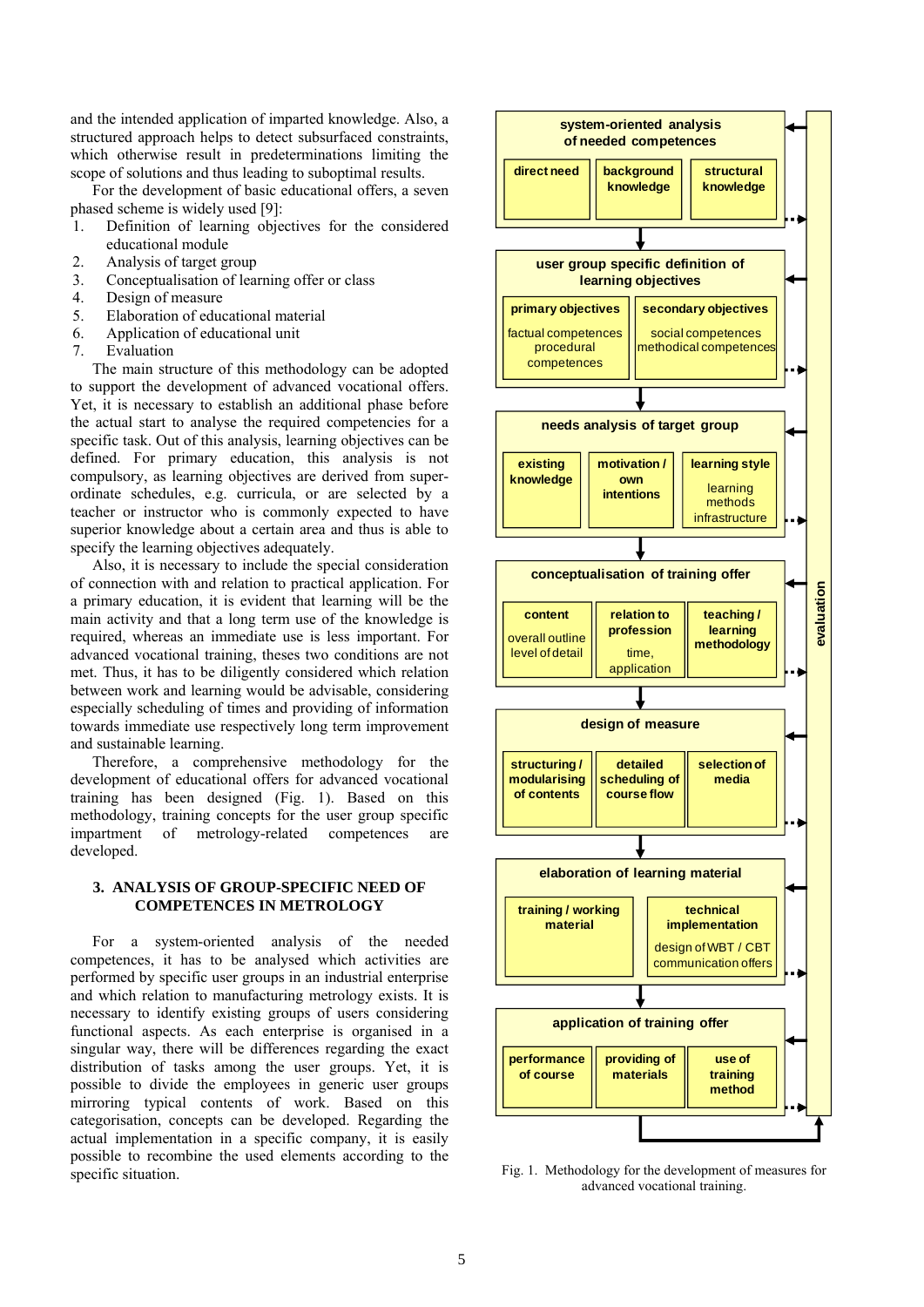#### *3.1 Structure of user groups in industrial enterprises*

The analysis of user groups is conducted based on the construct of Porter's value chain (Fig. 2) [10]. In the value chain, strategically important, independent and consecutive activities in an enterprise are visualized. Primary activities contain a direct use for the customer, whereas support activities provide necessary basics for the execution of primary activities. The process results in the manufactured product providing an economical benefit for the company.

Originally the construct of value chain is intended to enable the identification of potentials for economical optimisation. The profitability of each of the contained activities may be assessed by comparison with a benchmark partner, e.g. the reference market leader.



Fig. 2. The value chain [10]

Thus, the activities are classified in a way that enables a high comparability and transferability between individual enterprises and can be used as a base for the system-oriented analysis of required competences.

#### *3.2 Group specific need of competences in metrology*

The first primary activity, inbound logistics, contains the receiving of goods. To assure a sufficient quality of the purchased materials, adequate inspection is necessary. Thus, competences for the planning, execution and interpretation of acceptance inspections for all relevant measurands are necessary. It can be differed by hierarchical level between the mere execution of a fixed inspection processes and the definition of such processes. Also, competences in analysing measurement results and strategies are necessary in order to identify underlying reasons for differing results between own measurements and supplier documentation.

Operations, the second primary activity, cover the various processes of transforming input material to output products. Here, information about the quality of manufactured products and the underlying processes are necessary. Thus, competences for initial sample inspection and in-process quality control are necessary, containing planning, execution and interpretation of adept measurements. Especially, knowledge about the reasonable inclusion of quality control in the process is necessary. Here too, hierarchical levels can be differed considering the complexity and amount of the executed tasks.

Outbound logistics is due to deliver the manufactured products to customers. Here, final clearance has to be given for the products. Thus, competences are necessary to prepare and perform the measurement and compare results with the customer, if any differences occur.

Marketing and sales is oriented toward attracting customers for the products. Employees here do not need metrological skills but should know about the quality politics of their enterprise.

The last step of primary activities is service, covering all activities to conserve or augment the value of the product for the customer. Metrological competences are on one hand necessary to inspect broken parts in order to enable a feedback for the improvement of production processes. On the other hand given measurement results of final clearance by the own company or acceptance inspection by the customer have to be compared and interpreted.

Regarding support activities, in technology development metrological competences are needed to enable inspectionoriented dimensioning during development and construction of new products. For this, fundamental knowledge about different methods of inspection as well as specific knowledge about minimum tolerances to be inspected reliably in the company are required.

Employees in human resource management, procurement and firm infrastructure do not need special competences about metrology. Yet, it is very important to assure the appreciation of impact on the company's success gathered by quality control and metrology. Otherwise, strategic decisions regarding infrastructure, investments, employing of qualified workers and purchase of required measuring devices will not sufficiently consider the demands of metrology as it is only seen as a factor of cost.

Summarising, four main groups of employees may be differed regarding their concern with metrological subjects:

- *Metrologists or quality supervisors* who actively plan or execute measurement tasks on incoming, produced, outgoing or reclaimed products. This group additionally can be subdivided by the complexity or specialisation of executed tasks.
- *Contact persons in inbound or outbound logistics* or service who do not actively perform measurements but have to be able to interpret measurement results and identify possible reasons for differing results between customer and supplier.
- *Constructing and process planning engineers* in operations or technology development who have to know about the requirements of product inspection, their impact on product and process design and the available possibilities.
- *Other employees*, e.g. in sales, infrastructure or human resource management, who do not need specific metrological knowledge or skills, but a general idea and according appreciation of the impact, that metrological activities of the above mentioned groups have on the success of the company. This requirement for mutual appreciation between different sections of work also holds true for all other areas of activity in a company. Thus, there is no need for a special metrological training concept but rather for an adept overall philosophy.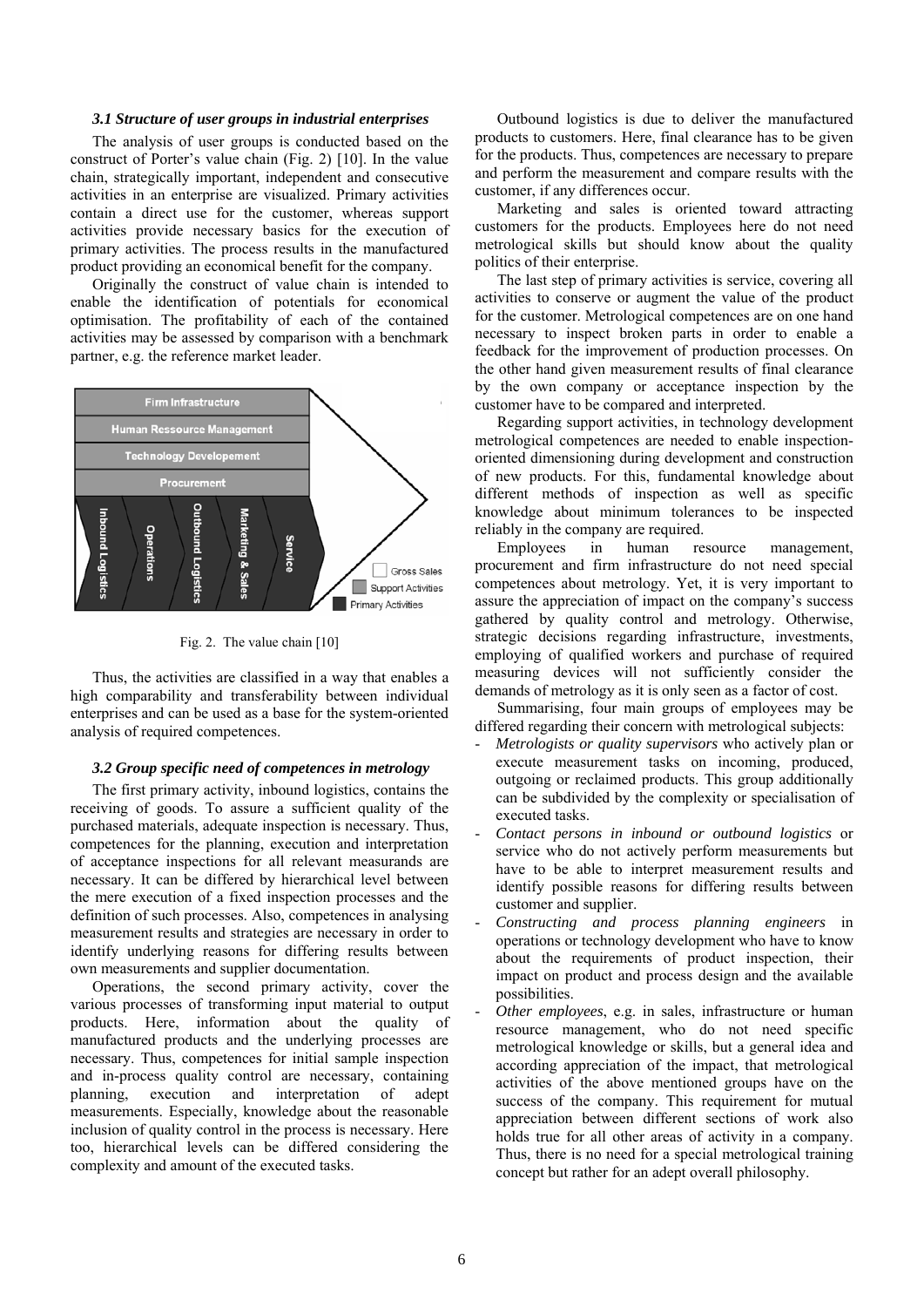## **4. DEFINITION OF LEARNING OBJECTIVES**

For each of these four groups, specific learning objectives can be defined, covering the competences required for the execution of their tasks. These objectives have to be divided in primary objectives, covering factual and procedural competences, and secondary objectives, covering methodical and social competences. Regarding the primary objectives, strong differences exist between the different user groups, resulting from their specific set of tasks:

- *Metrologists or quality supervisors* shall be able to plan, perform and evaluate complex measurements. For this, they need broad factual knowledge about measuring principles of their machines, typical influences on the measurement and ways to reduce the impact of these influences, as well as basics about other measurement devices and principles and the ability to compare the different alternatives. This knowledge has to be based on a solid understanding of metrological fundamentals, such as mathematics, physics or product specification, and amending knowledge about the handling of measurement uncertainty or the principles of quality techniques. Also, they need the procedural competence to actually use this knowledge for the proper performance of their tasks. Generally, it is desirable that a metrologist has at least factual competences exceeding his current tasks. This enables a higher flexibility.
- *Contact persons in inbound or outbound logistics* need a profound factual knowledge about measuring principles and influences on measurements for all measuring devices used in the company. As for metrologists, this has to be supported by understanding of fundamentals and detailed information about the interpretation of measuring results and the further evaluation in quality techniques. Yet, regarding procedural knowledge, this group only has to perform interpretations and comparisons of different measurement results or strategies.
- *Constructing and process planning engineers* need mainly factual competences covering the requirements for measuring with devices available in the company and detailed knowledge about the interpretation of geometrical product specifications and their relation with functional properties of a workpiece. Regarding procedural knowledge, they need the ability to transfer these abstract concepts to actual product or process development.
- *Other employees* do not need any specific metrology related factual or procedural competences.

Methodical and social competences, the secondary objectives, are not focussed on a special task, but can be considered as basic requirements for the efficient application of factual and procedural competences. For the performance of measurements or the interpretation of measurement results, as a methodical competence especially diligent and self-controlled working is required, as a social competence the ability to consider connections to other working steps beyond the own responsibility and to take these further requirements into account for the own performance.

Mostly, the impartment of these abilities is rather not considered as an objective for task-oriented further vocational training. It is expected that employees have achieved the required competences mainly during primary education and can enhance them during special seminars focused on these "soft skills" [11]. Nevertheless, learning is always a social process and every training will have an impact on social and methodical competences as well by way of the so-called "hidden curriculum" [12]. Therefore, it is necessary to consider the desired secondary objectives during the definition of a learning concept.

# **5. ANALYSIS OF TARGET GROUPS**

For the definition of concrete learning contents for an educational concept, the intended competences of the identified three relevant groups have to be compared with skills and knowledge expectable based on typical qualification profiles. Thus, a base of existing knowledge can be identified as a starting point for the learning concept and the demand for qualification can be subdivided in three categories:

- Impartment of new competences
- Broadening or deepening of existing knowledge for transfer to new areas of application
- Reactivating competences in order to avoid inert knowledge and maintain applicability.

Also, constraints for methods of teaching and learning have to be analysed in order to prepare a course adapted to the preferred learning style, thus enabling an efficient impartment of knowledge.

# *5.1 Design of user needs analysis*

The employees of the mentioned groups typically differ widely regarding basic vocational qualification and professional experience. Thus, it is not recommendable to define the expected state of existing metrological competences based on an analysis of contents in basic vocational education. Complementarily, a survey of the intended target groups has to be conducted. On the one hand the level of competences commonly to be expected can be determined together with a measure of its usual variation, on the other hand the results of the conducted analysis can be verified. Comparing the results of this survey with the analysis of required competences, learning content can be defined for the identified groups. Additionally, requirements and demands of the users can be collected regarding adequate learning methods to be implemented, available time and resources for training and already existing measures of the company to impart the required knowledge for metrological applications.

Therefore, a survey was designed and implemented for the conduction of a broad user needs analysis, intended to include employees from various companies in German speaking area and from different working fields. The participants were asked to rank on the one hand their existing knowledge in different areas of manufacturing metrology, e.g. hand-held measuring devices, tactile coordinate metrology, optical measuring methods or surface inspection as well as in related topics such as in fundamental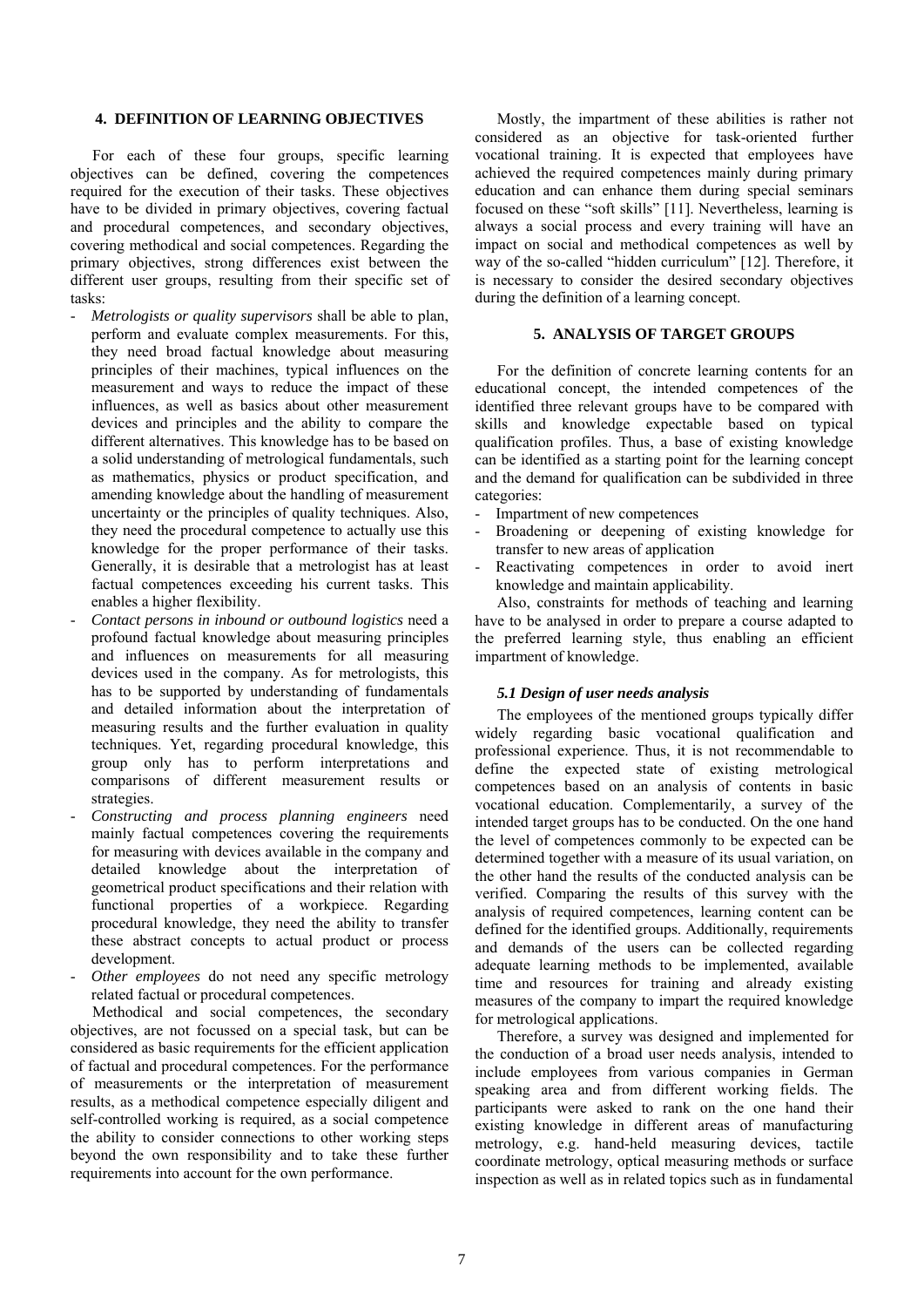knowledge, e.g. basics of mathematics or geometrical product specification, and competences required for the interpretation of measurement results, e.g. handling of measurement uncertainty and reduction of influences on the measurement results or the further evaluation of a measurement result for quality techniques. On the other hand the participants were asked, if the specified topic is part of their work and to state, if they rate their level of competences as satisfactory for the efficient performance of their tasks or if they feel a need for further training in this area. Also, the number and level of already taken courses on metrological topics were measured together with the support of the enterprise towards further vocational training and the infrastructure at hand.

## *5.2 First results of user needs analysis*

The participants of the analysis so far are mainly working in production control or incoming goods inspection - often both suggesting specialised metrologists. A smaller group is working in product development. The analysis is still going on to enlarge the data basis. Thus, currently all results are to be regarded rather as indicator than as fixed data. Nevertheless, the results found so far do correspond well with former results of user needs analyses' performed for a more narrow scope, e.g. [3] for coordinate metrology.

The results gathered about typical contents of work fit with the theoretical analysis of required metrological competences for the identified user groups, thus confirming the learning objectives derived from the structural analysis. Yet, regarding different areas of metrology, for complex machines the level of knowledge of the participants is mostly limited to the handling of a machine, if it is used in everyday work, respectively very basic knowledge about the machine concept or no idea at all, if the machine is not used. Only for hand-held measuring devices, most participants state to have a profound understanding of function and use.

A similar picture appears for the various topics related to the interpretation of measurement results. Own competences are often rated as insufficient for the proper performance of tasks and there is a high desire on further training, although for most participants related topics were part of previous education. Regarding necessary basics, required competences are generally covered by basic education and no need for further training is seen – with the exception of geometrical product specification, which creates a strong desire for amending training. Given the fact, that all participants stated this subject to be part of their basic education, this desire likely reflects typical problems resulting from differing interpretations of specifications respectively difficulties with function-oriented tolerancing, as problems of this kind have been reported quite often.

Summarized, the analysis shows clearly a demand for as well as a high interest in additional training for the specific areas required for the proper fulfilment of vocational tasks. Yet, there is no special set of competences or knowledge that can be considered as a reliable basis of existing knowledge. Thus, the concept to be defined has to consider the fact, that the same content can be a mere repetition for some learners but a totally new concept or a problematic aspect of required update for others.

Regarding infrastructure, all employees have access on a computer at home as well as in the company, and also most are connected to the internet, but are not used to learning via computer- or web-based offers. Accordingly, conventional seminaries or trainings are preferred, but there is also a broad interest in experiencing new methods of learning. Thus, the teaching-learning methodology can be defined quite freely, oriented towards the best possible imparting of the desired contents, if a proper introduction of the learners to new methods is assured.

Most companies are experienced to act supporting for the participation in further qualification, although only few implement according measures on their own or actively send their employees to courses for improving their theoretical knowledge about metrology. Only the participation in training for handling and programming respectively maintaining a computer-controlled measuring machine, e.g. a CMM, can be regarded as a standard education for all employees working with the machine. On the other hand, in working areas not directly related to active measuring, that is in product development but also in quality assurance, knowledge about metrology is quite low.

It is to be noticed, that especially those whose skills are already above average and who have participated in training on fundamentals are strongly interested to improve their knowledge and to participate in further trainings. This may suggest that the high impact of a proper performance of a measurement on the achieved quality and the level of knowledge required for this when working on complex products with narrow specifications initially is rather not sufficiently perceived by the employees and their supervisors. Then, learning about the many aspects to be considered in metrology causes an enlightening experience and may start the desire for further education on the subject. (This theory is supported strongly by feedback on efforts of learning transfer described by participants in courses on fundamentals offered by the authors, e.g. [4]). Such an underestimation of a working field is on long term dissatisfying and discouraging for the affected employees, but also dangerous for the whole company, if – at the end of a long term development – required resources are not granted and consequently the quality of performance is decreasing [13].

Therefore, besides the need for a proper qualification of those actually involved in handling of measurement results, the general appreciation of the contribution of metrology towards the success of a company and the perception of indispensable necessity for reliable measurement results has to be improved.

## **6. BASIC CONCEPT OF SPECIFIC TRAINING**

Based on the results of user need analysis and the derived learning objectives for the different user groups in the enterprise, training concepts adapted to the specific needs of each user group can be developed. These have to impart the knowledge necessary for the achievement of the specified learning objectives, starting on a very basic level. Here, the curriculum for each group has to be defined specifically according to the learning objectives.